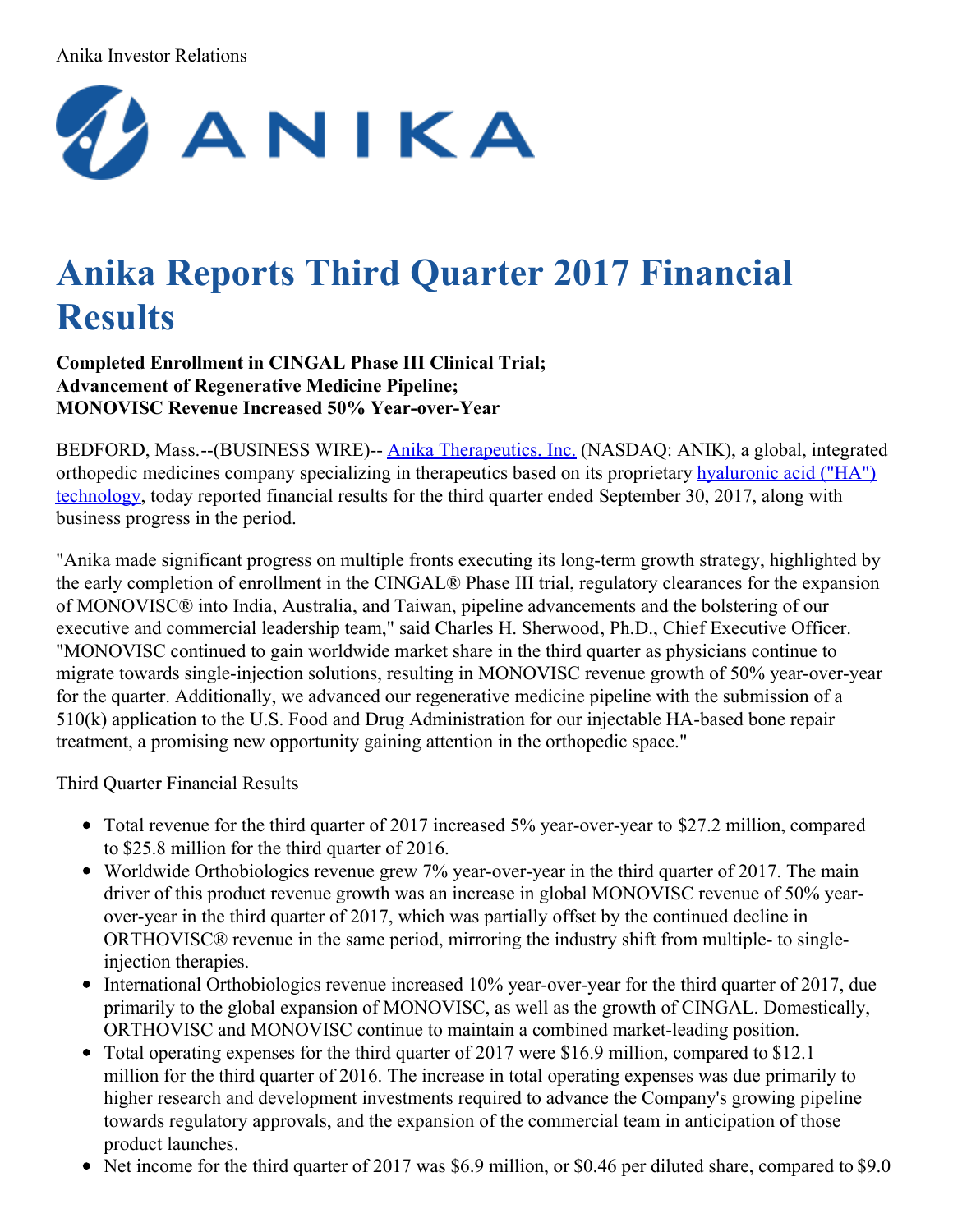million, or \$0.59 per diluted share, for the third quarter of 2016. The decline in net income was due primarily to the planned increase in operating expenses previously discussed.

Recent Business Highlights

The Company made key commercial, operational, pipeline, and financial advancements, including:

- Completing enrollment well ahead of schedule in the second pivotal Phase III trial evaluating CINGAL, the Company's novel HA-corticosteroid combination viscosupplement for the treatment of symptoms associated with osteoarthritis (OA) of the knee. The Phase III trial, which will evaluate 576 patients with mild to moderate knee osteoarthritis, is designed to evaluate the safety of CINGAL as well as its effectiveness in improving pain, function, and quality of life measures over a 26-week period, in comparison to MONOVISC and triamcinolone hexacetonide. Enrollment was completed well ahead of internal estimates largely due to physician and patient interest, and enthusiasm surrounding the immediate and durable joint relief possible with CINGAL.
- Receiving regulatory approval for MONOVISC in India, Australia and Taiwan for the treatment of pain associated with osteoarthritis of all synovial joints. Sales in those countries are expected to begin in the fourth quarter of 2017.
- Advancing Anika's regenerative medicine pipeline with the submission of a  $510(k)$  application to the U.S. Food and Drug Administration for its injectable HA-based bone repair treatment. This treatment provides an injectable, self-setting, osteoconductive bone graft substitute that resorbs and is replaced by the growth of new bone during the healing process.
- Publishing data demonstrating the efficacy and safety of HYALOFAST® in combination with autologous adult mesenchymal stem cells for the treatment of cartilage lesions on the knee in the peerreviewed journal Knee Surgery Sports Traumatology Arthroscopy.
- Strengthening the Company's executive leadership team with the appointments of Joseph Darling as President, Steven Chartier as Vice President of Regulatory and Clinical Affairs, and the anticipated appointment of Thomas Finnerty as Chief Human Resources Officer on October 30.
- Continued progress towards full consolidation of the Company's global manufacturing operations at Anika's Bedford, Massachusetts corporate headquarters.

### Conference Call Information

Anika's management will hold a conference call and webcast to discuss its financial results and business highlights tomorrow, Thursday, October 26th at 9:00 am ET. The conference call can be accessed by dialing 1-855-468-0611 (toll-free domestic) or 1-484-756-4332 (international). A live audio webcast will be available in the "Investor [Relations"](http://cts.businesswire.com/ct/CT?id=smartlink&url=http%3A%2F%2Fir.anikatherapeutics.com%2Fevents.cfm&esheet=51705115&newsitemid=20171025006284&lan=en-US&anchor=%22Investor+Relations%22&index=3&md5=3c06cfa890f53ee51f2cf0c54814fd48) section of Anika's website, [www.anikatherapeutics.com](http://cts.businesswire.com/ct/CT?id=smartlink&url=http%3A%2F%2Fwww.anikatherapeutics.com%2Findex.html&esheet=51705115&newsitemid=20171025006284&lan=en-US&anchor=www.anikatherapeutics.com&index=4&md5=9c901f5c9626f06e0ffa6db9a29efe67). An accompanying slide presentation may also be accessed via the Anika website. A replay of the webcast will be available on Anika's website approximately two hours after the completion of the event.

### About Anika Therapeutics, Inc.

Anika [Therapeutics,](http://cts.businesswire.com/ct/CT?id=smartlink&url=http%3A%2F%2Fwww.anikatherapeutics.com&esheet=51705115&newsitemid=20171025006284&lan=en-US&anchor=Anika+Therapeutics%2C+Inc.&index=5&md5=7659f408aa185a3cad4970b65eca4a02) Inc. (NASDAQ: ANIK) is a global, integrated orthopedic medicines company based in Bedford, Massachusetts. Anika is committed to improving the lives of patients with degenerative orthopedic diseases and traumatic conditions with clinically meaningful therapies along the continuum of care, from palliative pain management to regenerative cartilage repair. The Company has over two decades of global expertise developing, manufacturing, and commercializing more than 20 products based on its proprietary hyaluronic acid (HA) [technology](http://cts.businesswire.com/ct/CT?id=smartlink&url=http%3A%2F%2Fwww.anikatherapeutics.com%2Ftechnology%2Fha-biology%2F&esheet=51705115&newsitemid=20171025006284&lan=en-US&anchor=hyaluronic+acid+%28HA%29+technology&index=6&md5=8341d7fa2e07f8f25f9bfa3a566b0313). Anika's orthopedic medicine portfolio includes [ORTHOVISC](http://cts.businesswire.com/ct/CT?id=smartlink&url=http%3A%2F%2Fwww.anikatherapeutics.com%2Fproducts%2Forthobiologics%2Forthovisc%2F&esheet=51705115&newsitemid=20171025006284&lan=en-US&anchor=ORTHOVISC&index=7&md5=595e833bfea547fb89aa2e03639a5ec2), [MONOVISC](http://cts.businesswire.com/ct/CT?id=smartlink&url=http%3A%2F%2Fwww.anikatherapeutics.com%2Fproducts%2Forthobiologics%2Fmonovisc%2F&esheet=51705115&newsitemid=20171025006284&lan=en-US&anchor=MONOVISC&index=8&md5=fd9b4ed02416894d344dc0f0b596157a), and [CINGAL](http://cts.businesswire.com/ct/CT?id=smartlink&url=http%3A%2F%2Fwww.cingal.com%2F&esheet=51705115&newsitemid=20171025006284&lan=en-US&anchor=CINGAL&index=9&md5=34dac0c8305cad32f23b044b44717dd9), which alleviate pain and restore joint function by replenishing depleted HA, and [HYALOFAST,](http://cts.businesswire.com/ct/CT?id=smartlink&url=http%3A%2F%2Fhyalofast.anikatherapeutics.com%2Fen%2F&esheet=51705115&newsitemid=20171025006284&lan=en-US&anchor=HYALOFAST&index=10&md5=f26383648b536df3cca69d011113577d) a solid HA-based scaffold to aid cartilage repair and regeneration. For more information about Anika, please visit [www.anikatherapeutics.com](http://cts.businesswire.com/ct/CT?id=smartlink&url=http%3A%2F%2Fwww.anikatherapeutics.com&esheet=51705115&newsitemid=20171025006284&lan=en-US&anchor=www.anikatherapeutics.com&index=11&md5=9b0fbb9e38c528dd3c569d17924b3299).

#### Forward-Looking Statements

The statements made in the last sentence of the second bullet point and in the fifth bullet point in the section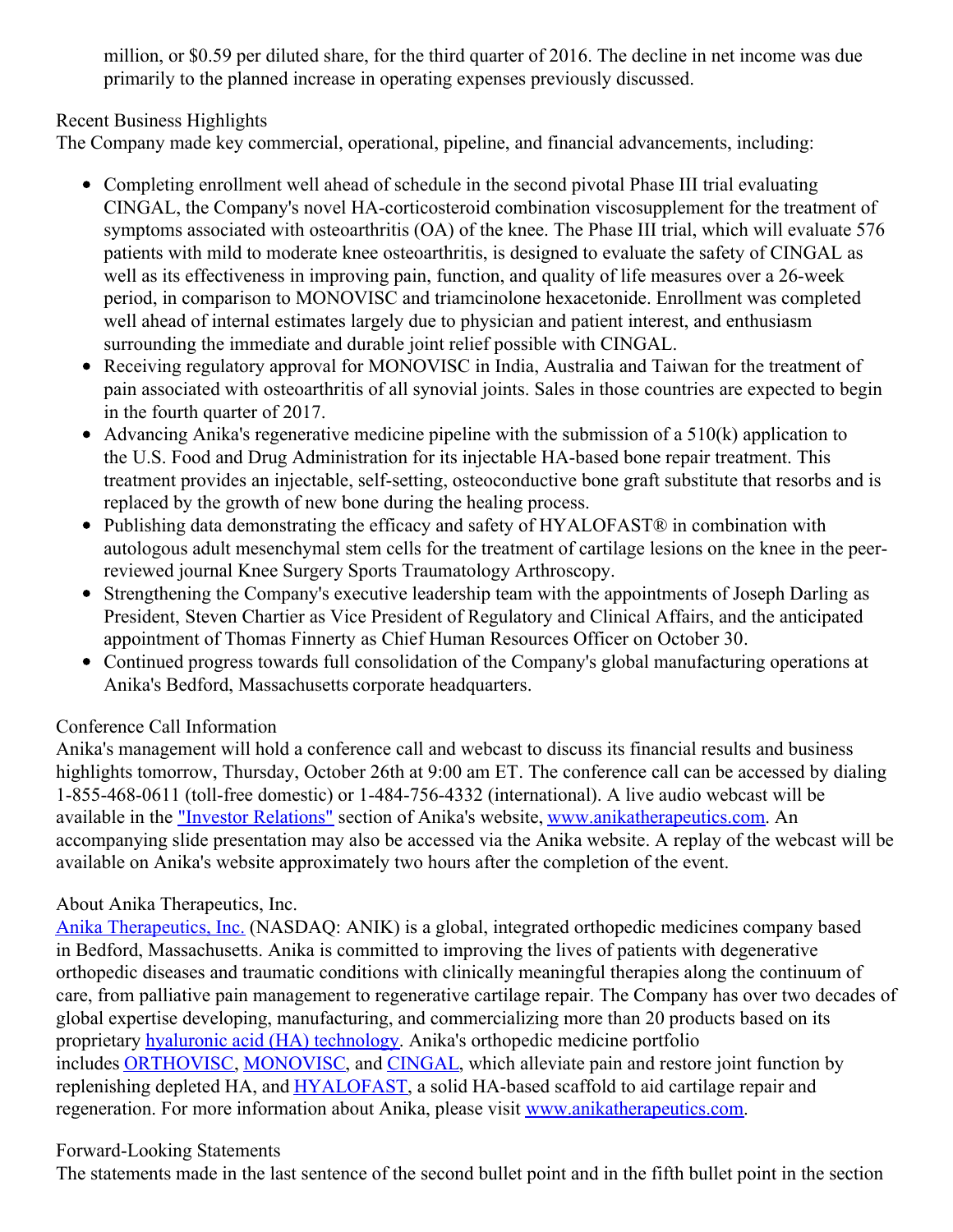captioned "Recent Business Highlights" of this press release, which are not statements of historical fact, are forward-looking statements within the meaning of Section 27A of the Securities Act of 1933, as amended, and Section 21E of the Securities Exchange Act of 1934, as amended. These statements include, but are not limited to, those relating to sales expectations with regard to the Company's MONOVISC product and to the Company's appointment of personnel. These statements are based upon the current beliefs and expectations of the Company's management and are subject to significant risks, uncertainties, and other factors. The Company's actual results could differ materially from any anticipated future results, performance, or achievements described in the forward-looking statements as a result of a number of factors including, but not limited to, (i) the Company's ability to successfully commence and/or complete clinical trials of its products on a timely basis or at all; (ii) the Company's ability to obtain pre-clinical or clinical data to support domestic and international pre-market approval applications, 510(k) applications, or new drug applications, or to timely file and receive FDA or other regulatory approvals or clearances of its products; (iii) that such approvals will not be obtained in a timely manner or without the need for additional clinical trials, other testing or regulatory submissions, as applicable; (iv) the Company's research and product development efforts and their relative success, including whether we have any meaningful sales of any new products resulting from such efforts; (v) the cost effectiveness and efficiency of the Company's clinical studies, manufacturing operations, and production planning; (vi) the strength of the economies in which the Company operates or will be operating, as well as the political stability of any of those geographic areas; (vii) future determinations by the Company to allocate resources to products and in directions not presently contemplated; (viii) the Company's ability to successfully commercialize its products, in the U.S. and abroad; (ix) the Company's ability to provide an adequate and timely supply of its products to its customers; and (x) the Company's ability to achieve its growth targets. Additional factors and risks are described in the Company's periodic reports filed with the Securities and Exchange Commission, and they are available on the SEC's website at [www.sec.gov](http://cts.businesswire.com/ct/CT?id=smartlink&url=http%3A%2F%2Fwww.sec.gov&esheet=51705115&newsitemid=20171025006284&lan=en-US&anchor=www.sec.gov&index=12&md5=014eb6d53b3a59b26f4d41ae3330eae2). Forward-looking statements are made based on information available to the Company on the date of this press release, and the Company assumes no obligation to update the information contained in this press release.

## Anika Therapeutics, Inc. and Subsidiaries Condensed Consolidated Statements of Operations (in thousands, except per share data) (unaudited)

|                                           |          |                      | For the Nine           |          |  |  |
|-------------------------------------------|----------|----------------------|------------------------|----------|--|--|
|                                           |          | For the Three Months |                        |          |  |  |
|                                           |          | Ended September 30,  | <b>Ended September</b> |          |  |  |
|                                           |          |                      | 30,                    |          |  |  |
|                                           | 2017     | 2016                 | 2017                   | 2016     |  |  |
| Product revenue                           | \$27,178 | \$25,783             | \$78,899               | \$74,636 |  |  |
| Licensing, milestone and contract revenue | 6        | 6                    | 5,133                  | 17       |  |  |
| Total revenue                             | 27,184   | 25,789               | 84,032                 | 74,653   |  |  |
| Operating expenses:                       |          |                      |                        |          |  |  |
| Cost of product revenue                   | 6,250    | 4,998                | 18,648                 | 16,488   |  |  |
| Research and development                  | 5,842    | 2,822                | 14,521                 | 7,773    |  |  |
| Selling, general and administrative       | 4,823    | 4,280                | 14,862                 | 12,525   |  |  |
| Total operating expenses                  | 16,915   | 12,100               | 48,031                 | 36,786   |  |  |
| Income from operations                    | 10,269   | 13,689               | 36,001                 | 37,867   |  |  |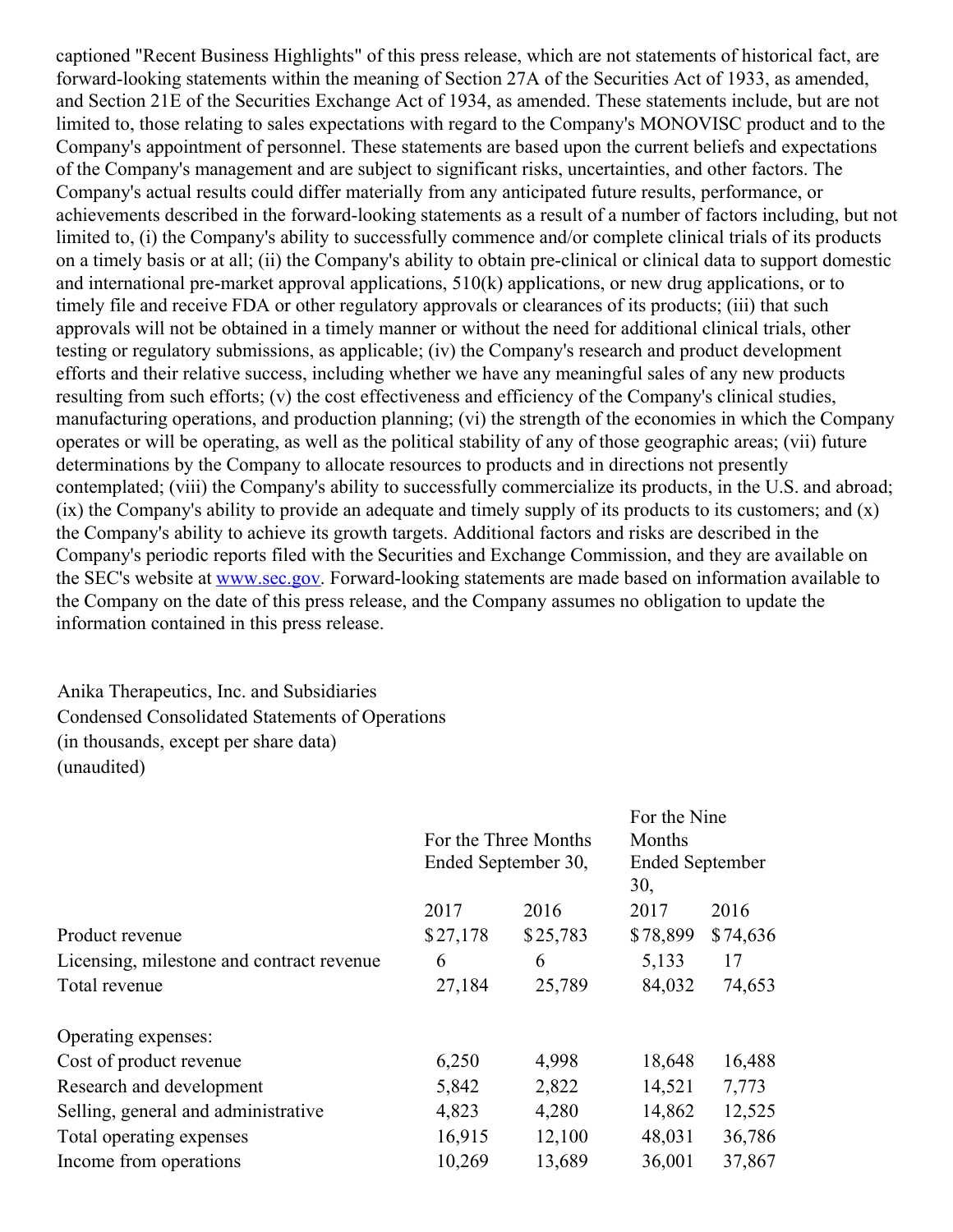| 261<br>10,530 | 93,782  | $335$<br>36,336 | 214<br>38,081 |
|---------------|---------|-----------------|---------------|
| 3,643         | 4,830   | 12,587          | 13,619        |
| \$6,887       | \$8,952 | \$23,749        | \$24,462      |
|               |         |                 |               |
| \$0.47        | \$0.61  | \$1.63          | \$1.66        |
| 14,579        | 14,625  | 14,572          | 14,726        |
|               |         |                 |               |
| \$0.46        | \$0.59  | \$1.58          | \$1.61        |
| 15,115        | 15,077  | 15,065          | 15,163        |
|               |         |                 |               |

Anika Therapeutics, Inc. and Subsidiaries Condensed Consolidated Balance Sheets (in thousands, except per share data) (unaudited)

|                                                | September | December  |
|------------------------------------------------|-----------|-----------|
|                                                | 30,       | 31,       |
| <b>ASSETS</b>                                  | 2017      | 2016      |
| Current assets:                                |           |           |
| Cash and cash equivalents                      | \$126,960 | \$104,261 |
| Investments                                    | 25,750    | 20,500    |
| Accounts receivable, net of reserves           |           |           |
| of \$217 and \$194 at September 31,            | 23,804    | 27,598    |
| 2017 and December 31, 2016, respectively       |           |           |
| Inventories, net                               | 20,252    | 15,983    |
| Prepaid expenses and other current assets      | 2,268     | 2,098     |
| Total current assets                           | 199,034   | 170,440   |
| Property and equipment, net                    | 53,973    | 52,296    |
| Other long-term assets                         | 1,283     | 69        |
| Intangible assets, net                         | 10,738    | 10,227    |
| Goodwill                                       | 8,104     | 7,214     |
| Total assets                                   | \$273,132 | \$240,246 |
| <b>LIABILITIES AND STOCKHOLDERS'</b>           |           |           |
| <b>EQUITY</b>                                  |           |           |
| Current liabilities:                           |           |           |
| Accounts payable                               | \$5,189   | \$2,303   |
| Accrued expenses and other current liabilities | 6,516     | 6,496     |

| Accrued expenses and other current liabilities | 6.516  | 6,496 |
|------------------------------------------------|--------|-------|
| Total current liabilities                      | 11,705 | 8,799 |
| Other long-term liabilities                    | 545    | 2,126 |
| Deferred tax liability                         | 7.593  | 6,548 |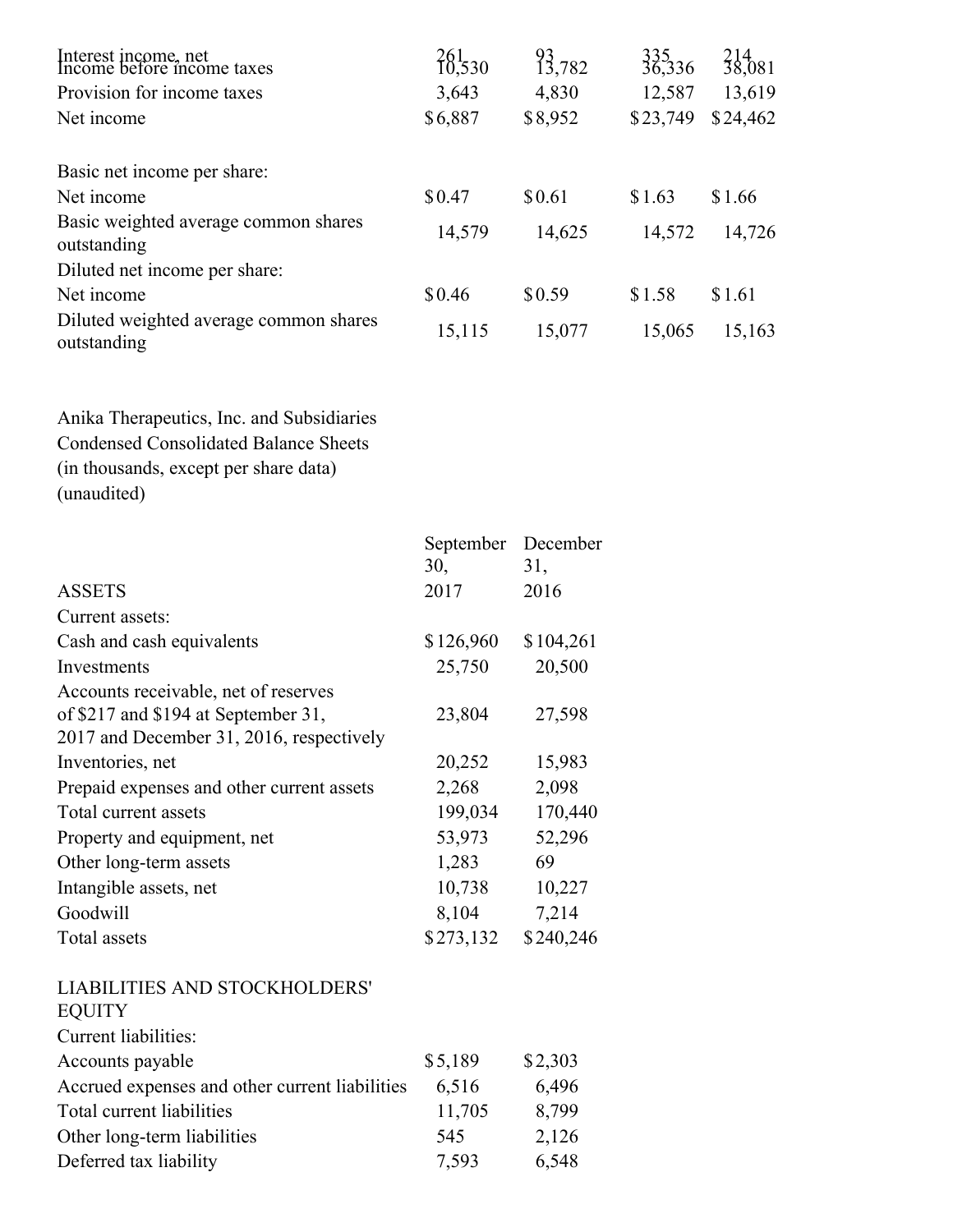| Commitments and contingencies<br>Stockholders' equity:                                                                                                                       |           |           |
|------------------------------------------------------------------------------------------------------------------------------------------------------------------------------|-----------|-----------|
| Preferred stock, \$0.01 par value; 1,250 shares<br>authorized, no shares issued and outstanding<br>at September 30, 2017 and December 31,<br>2016, respectively              |           |           |
| Common stock, \$0.01 par value; 60,000<br>shares authorized, 14,662 and 14,627 shares<br>issued and outstanding at September 30,<br>2017 and December 31, 2016, respectively | 146       | 146       |
| Additional paid-in-capital                                                                                                                                                   | 66,746    | 61,735    |
| Accumulated other comprehensive loss                                                                                                                                         | (5,047)   | (7,317)   |
| Retained earnings                                                                                                                                                            | 191,444   | 168,209   |
| Total stockholders' equity                                                                                                                                                   | 253,289   | 222,773   |
| Total liabilities and stockholders' equity                                                                                                                                   | \$273,132 | \$240,246 |

Anika Therapeutics, Inc. and Subsidiaries Supplemental Financial Data

Revenue by Product Line and Product Gross Margin (in thousands, except percentages) (unaudited)

|                                | For the Three Months<br>Ended September 30, |               |               |          | For the Nine Months<br>Ended September 30, |               |                 |                |               |          |               |               |
|--------------------------------|---------------------------------------------|---------------|---------------|----------|--------------------------------------------|---------------|-----------------|----------------|---------------|----------|---------------|---------------|
| Product Line:                  | 2017                                        | $\frac{0}{0}$ |               | 2016     | $\frac{0}{0}$                              |               | 2017            | $\frac{0}{0}$  |               | 2016     | $\frac{0}{0}$ |               |
| Orthobiologics                 | \$23,990                                    | 88 %          |               | \$22,428 | 87                                         | $\frac{0}{0}$ | \$68,686 87 %   |                |               | \$65,319 | 88            | $\%$          |
| Surgical                       | 1,765                                       | 7             | $\frac{0}{0}$ | 1,173    | 5                                          | $\frac{0}{0}$ | 4,395           | 6              | $\frac{0}{0}$ | 3,924    | 5             | $\frac{0}{0}$ |
| Dermal                         | 358                                         |               | $\frac{0}{0}$ | 594      | 2                                          | $\frac{0}{0}$ | 1,235           | 2              | $\frac{0}{0}$ | 1,558    | 2             | $\frac{0}{0}$ |
| Other                          | 1,065                                       | 4             | $\%$          | 1,588    | 6                                          | $\frac{0}{0}$ | 4,583           | 5 <sup>5</sup> | $\%$          | 3,835    | 5             | $\frac{0}{0}$ |
| <b>Product Revenue</b>         | $$27,178$ 100 %                             |               |               | \$25,783 | $100\%$                                    |               | $$78,899$ 100 % |                |               | \$74,636 | $100\%$       |               |
| <b>Product Gross</b><br>Profit | \$20,928                                    |               |               | \$20,785 |                                            |               | \$60,251        |                |               | \$58,148 |               |               |
| <b>Product Gross</b><br>Margin | 77%                                         |               |               | 81%      |                                            |               | 76%             |                |               | 78%      |               |               |

Product Revenue by Geographic Region (in thousands, except percentages) (unaudited)